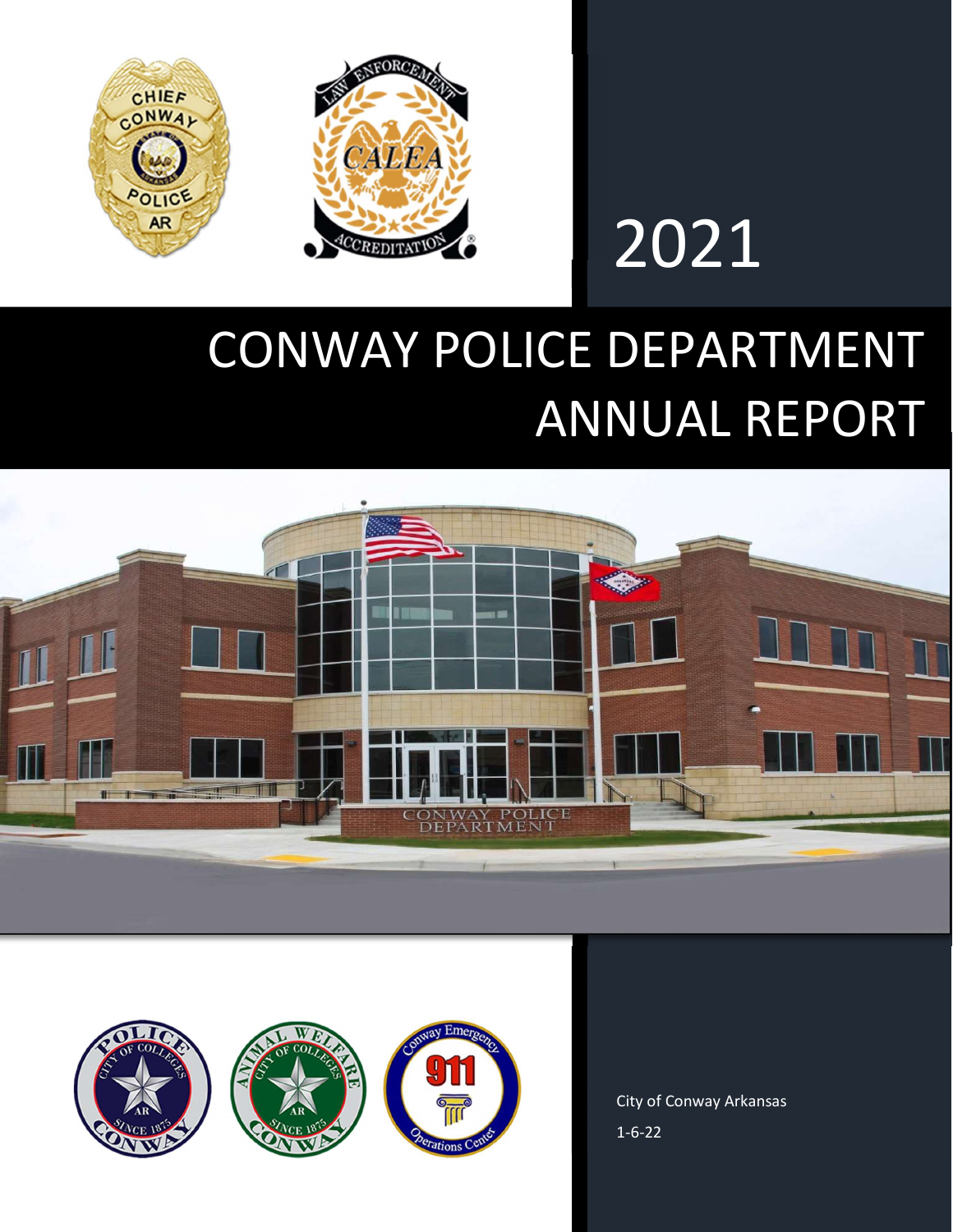## Contents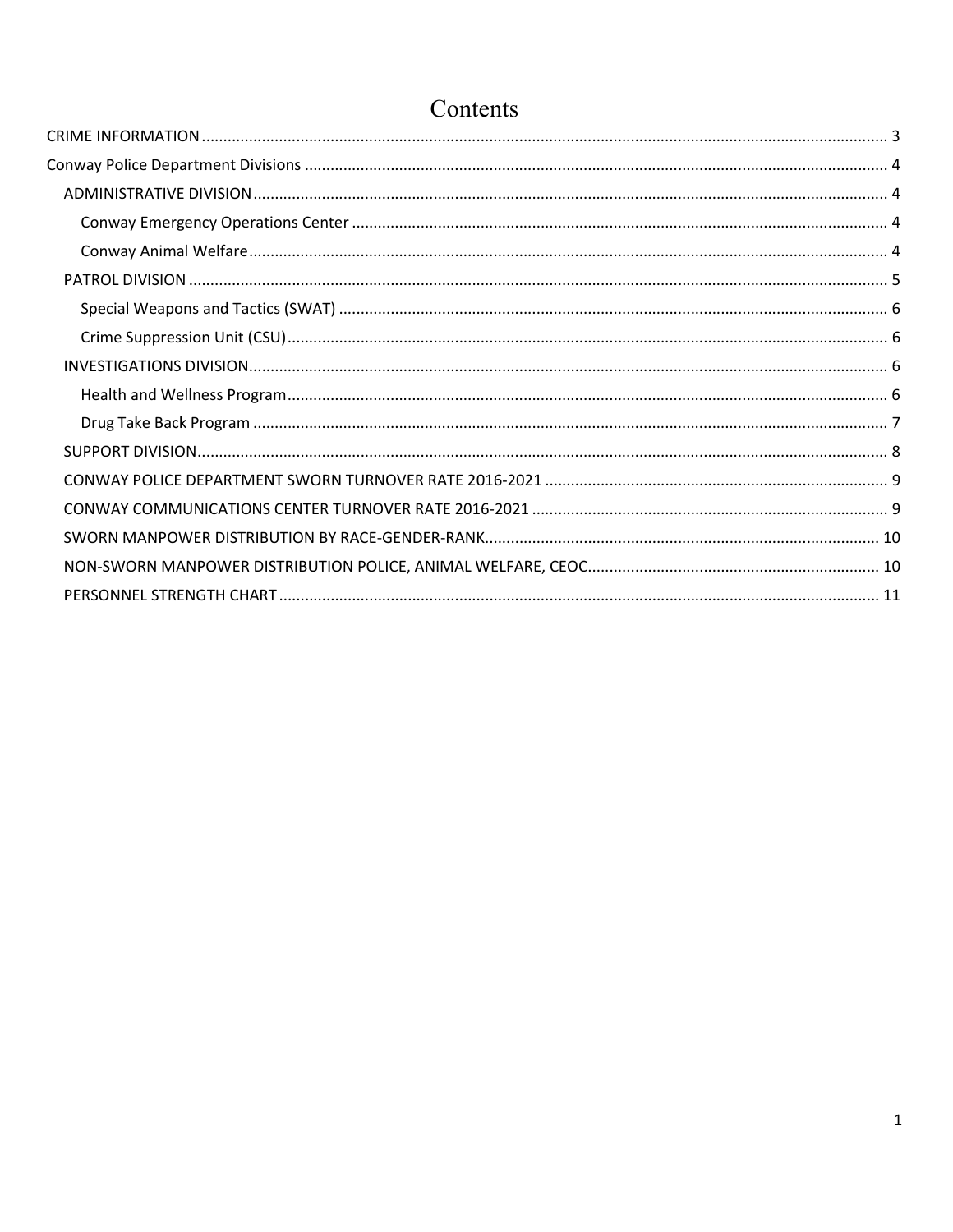

This document is a report of not only crime statistics, but activities and services conducted by the police department in the protection and service to the citizens of this community. While this is a comprehensive report of services required, it does not include the many incidents of police personnel assisting members of the community that did not result in a report filed or arrest made. This report is encouraging considering the ever- increasing demand on police services by a growing community and the high turnover rate experienced in the Communications Center and Patrol Division. In 2021, we experienced a 13.3% turnover rate in sworn officers and an 77% turnover rate in the Conway Emergency Operations Center.

Special Operations worked eight (8) special events resulting in 258 total man-hours. SWAT reported being utilized sixteen (16) times in 2021. Nine (9) callouts were for Narcotics operations, six (6) barricaded subjects and one operation assisting the U.S. Postal Inspectors. The Investigations Division worked a total of 1,581 cases, a 14% decrease from 2020. The Narcotics Division worked 415 cases a 29.18% decrease from 2020. Department wide, there were 3,473 adult arrests and 223 juvenile arrests made in 2021. This is a 13% increase in adult arrests and a 68% increase in Juvenile arrests when compared to the previous year. Conway Emergency Operations Center processed 91,522 calls for service, which is a 9.8% increase from 2020. There were 29,696 Emergency 911 calls received, which is a 6.8% increase compared to the previous year. The average response time for Patrol Officers for Priority 1 calls from Dispatch to Arrival was 4:46 minutes. Animal Welfare Unit reported a total intake of 1,042 animals, a total of 579 adoptions and rescues, and 2,324 licenses issued. The euthanasia rate for animals brought into the Conway AWU was 21% in 2021 and 21% in 2020. A total of 1,086 citations and warnings were issued. There was a total of 21,547 hours of training for officers in 2021; these hours included Basic Police Academy Training, K9, SWAT, Field Training as well as Deescalation, Crisis intervention Training, and Duty to Intervene.

The City of Conway saw weeklong protests/civil unrest in 2020 due to an incident that took place in Minneapolis, Minnesota. As a result, the Conway Police Department took a proactive approach in training all officers at the department in sensitive national topics such as duty to intervene and de-escalation training. The Conway Police Department also sent one Sergeant to a train-the trainer course so our department could start a Crisis Intervention Team (CIT) which will teach our officers the proper way to handle individuals with mental health issues. Our department was one out of 36 agencies nationwide awarded a grant to help with funding for the CIT program. In 2021 our department hosted two (2) police academies involving officers from several agencies around the central Arkansas area. The Conway Police Department also revamped the defensive tactics program in which all new officers, as well as current officers, attend several times a year.

The members of the Conway Police Department are dedicated professionals proud to serve and protect our community.

Chief William Tapley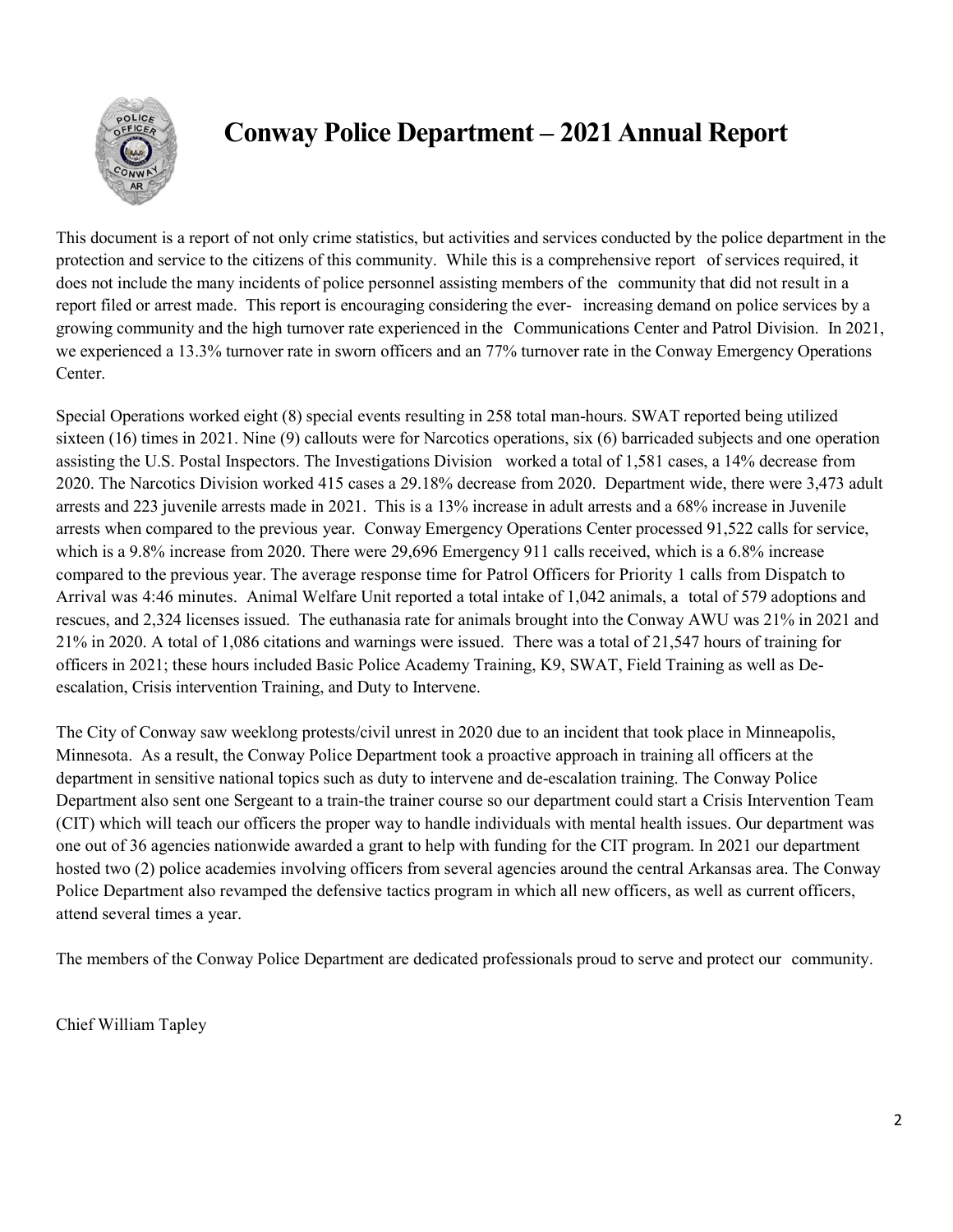

### CRIME INFORMATION

Violent Crimes, overall, experienced a 6% decrease from 2020 to 2021. There were 280 violent crimes reported in 2021 versus 298 violent crimes reported in 2020. The violent crimes in Conway for 2021 are broken down as follows:

- There was a 100% decrease in Murders with 0 reported in 2021 and 3 reported in 2020.
- There was a 16% decrease in Rapes with 38 in 2021 and 45 reported in 2020.
- There was a 10% increase in Robberies with 33 in 2021 and 30 reported in 2020.
- There was a 5% decrease in Aggravated Assaults with 280 in 2021 and 298 reported in 2020.

Property Crimes, overall, experienced a 3% decrease from 2020 to 2021 with 1,844 property crimes reported in 2021 versus 1,895 property crimes reported in 2020. The Property Crimes in Conway for 2021 are broken down as follows:

- There was a 11% increase in Burglaries with 175 in 2021 and 158 reported in 2020.
- There was a 5% decrease in Thefts with 1,523 in 2021 and 1,607 reported in 2020.
- There was a 15% increase in Motor Vehicle Thefts with 140 in 2021 and 122 reported in 2020.
- There was a 25% decrease in Arsons with 6 in 2021 and 8 reported in 2020.

The below table depicts reported incidents over the past eight years. This demonstrates that there has been no significant rise in crime.

|                             | 2014  | 2015  | 2016  | 2017  | 2018  | 2019  | 2020  | 2021     |
|-----------------------------|-------|-------|-------|-------|-------|-------|-------|----------|
| Murder                      |       | 2     | 5     | 1     | 6     | 2     | 3     | $\theta$ |
| Rape                        | 26    | 26    | 35    | 25    | 42    | 37    | 45    | 38       |
| Robbery                     | 62    | 85    | 89    | 63    | 56    | 51    | 30    | 33       |
| Burglary                    | 395   | 394   | 343   | 315   | 245   | 175   | 158   | 175      |
| Theft                       | 2,311 | 2,482 | 2,379 | 1,797 | 1,793 | 1,413 | 1,607 | 1523     |
| Motor Vehicle Theft         | 141   | 149   | 186   | 144   | 91    | 100   | 122   | 140      |
| <b>Estimated Population</b> |       |       |       |       |       |       |       | 64,134   |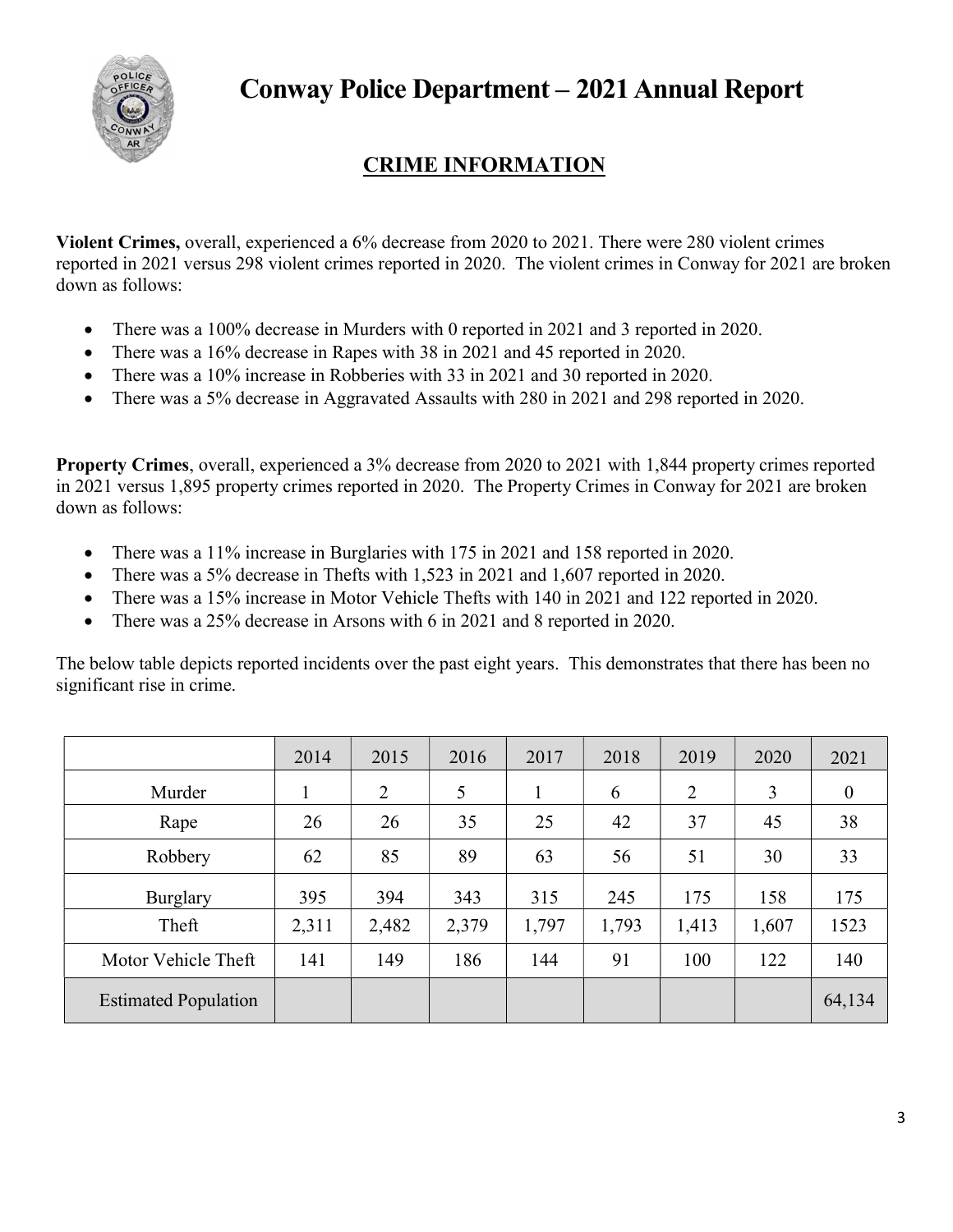

#### Conway Police Department Divisions

#### ADMINISTRATIVE DIVISION

The Administration Division consists of 2 sworn officers and 31 non-sworn who are assigned to the following sections: Office of Professional Responsibilities, Conway Emergency Operations Center, and the Conway Animal Welfare Unit. The following Administration Division statistics were reported for 2021:

#### Conway Emergency Operations Center

The Conway Emergency Operations Center processed a total of 91,522 telephone calls in 2021 for an average of 251 calls per day. Of those, 4,893 were from landline 9-1-1 calls, 24,803 were from wireless 9-1-1 calls, and 61,826 were non-emergency administrative calls. This is a decrease of 5.8% in landline 9-1-1 calls, an increase of 12.9% in wireless 9-1-1 calls, and a 5.4% increase in non-emergency administrative calls. Overall call volume increased by 6.8% from the previous year. Of the 9-1-1 calls processed by the Conway Emergency Operations Center in 2021, 97.7% were answered within 10 seconds, 99.3% were answered within 15 seconds, and 99.7% were answered within 20 seconds.

#### Conway Animal Welfare

Animal Welfare impounded 1,042 animals in 2021 as compared to 1,073 in 2020. Dogs/Cats adopted or placed at a rescue center during 2021 were 579, a 2% increase over 2020's 565. Conway residents purchased 2,324 dog and cat licenses during 2021, a 4% increase from 2,220 licenses the year before. These licensees along with half of the adoption fees brought in \$32,190.00 in 2021 as compared to \$28,769.00 in 2020. These funds allow for the spay/neuter account to continue with healthcare needs of shelter animals. (There is a different licensing fee based on altered vs unaltered animals.) The euthanasia rate for dogs/cats brought into the Conway AWU was 21% in 2021 and 21% in 2020. This percentage rate is well below the national average of 65%. The adoption/rescue rate for dogs/cats brought into the AWU in 2021 was 53% as compared to 54% in 2020. The national adoption rate is 25%. AWU officers issued 1,086 warning and citations in 2021, a decrease of 9% from 2020. Calls for service remained relatively the same with 2,749 calls for service in 2021 and 2,743 in 2020.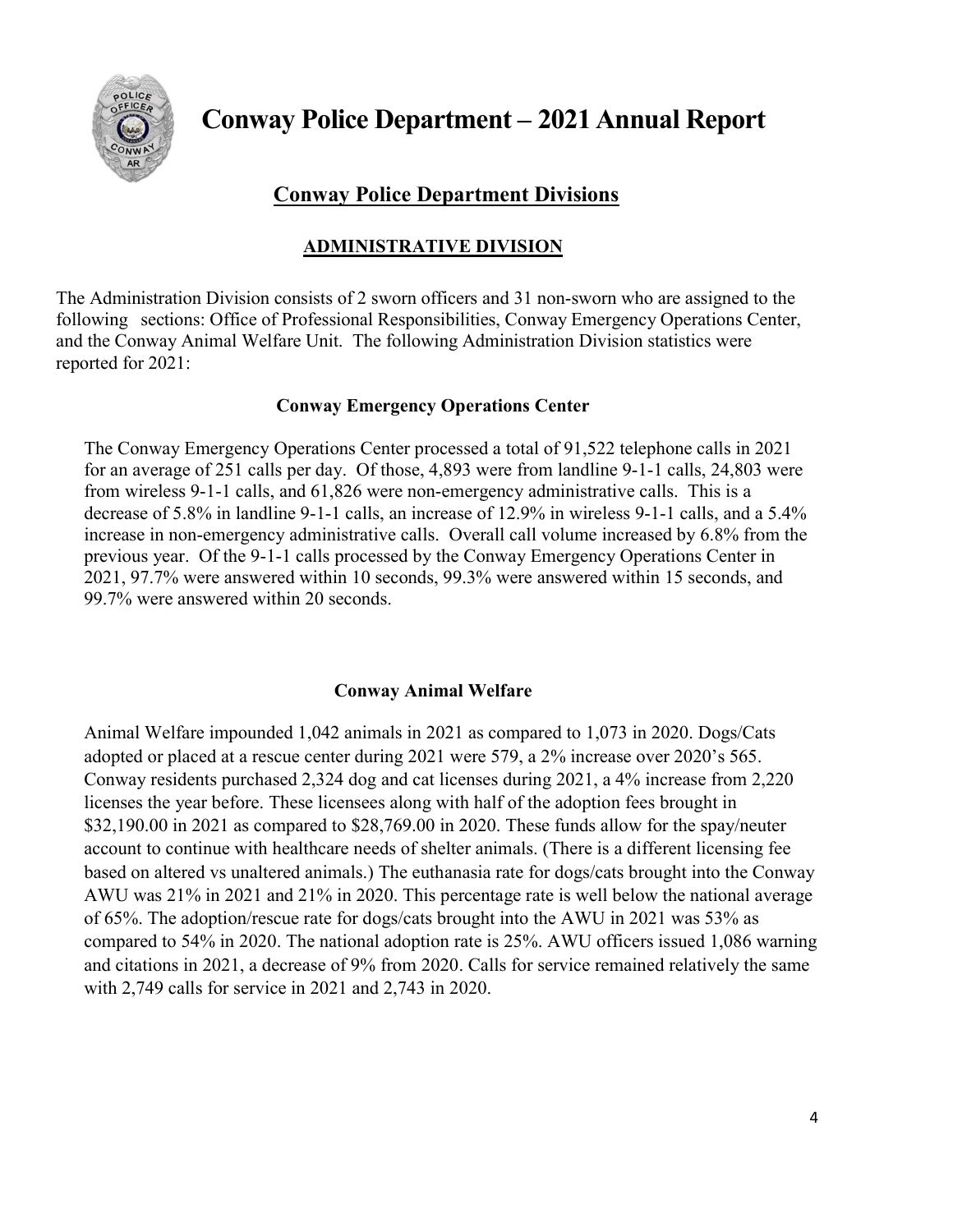

#### PATROL DIVISION

The Patrol Division consists of 83 sworn officers and 2 non-sworn. The following statistics were reported for 2020:

- Patrol Division has 16 pillars of training that each officer must complete. As of the end of 2021, the Patrol Division has maintained a 92% completion ratio for the 16 training courses which include Naloxone Training, Basic Crime Scene Processing, Emergency Vehicle Operations, Standardized Field Sobriety, and Diffusion/De-escalation.
- There were 3,473 adult arrests made in 2021 in comparison to 3,087 in 2020: a 13% increase. There were 223 juvenile arrests in 2021 in comparison to 133 juvenile arrests in 2020 resulting in a 68% increase.
- Patrol reported 36 police pursuits, up from 22 in 2020, a 63.6% increase. They also worked 2,465 accidents on the roadway along with 1,016 Private Property Accidents in 2021 resulting in a total of 3,481 accidents worked. This represented a 24% increase from 2020.
- 124 DWI/DUI arrests were made in 2021 in comparison to 132 in 2020; a 6% decrease. 19 No Seat Belt citations were issued in 2021, a 60% decrease from the 47 citations issued in 2020. 18 No Child Passenger Restraint citations were issued in 2021, a 28% decrease from the 25 issued in 2020.
- Fleet Maintenance received one (1) new 2021 Chevrolet Traverse for the Investigations Division. Fleet Maintenance also ordered nine (9) new vehicles, but due to the COVID pandemic, they are on backordered until 2022. Five (5) vehicles were sold at auction for \$8,217.51.
- The K-9 Unit was utilized 125 times throughout the year for vehicle searches, building searches, and narcotic searches, a 15.7% increase from 2020. The Unit seized a street value of \$2, 643,185.40 in illegal narcotics in 2021, a 265.16% increase from 2020. They also performed 10 public demonstrations throughout the year for schools, civic groups, and other community events, an 100% increase from 2020.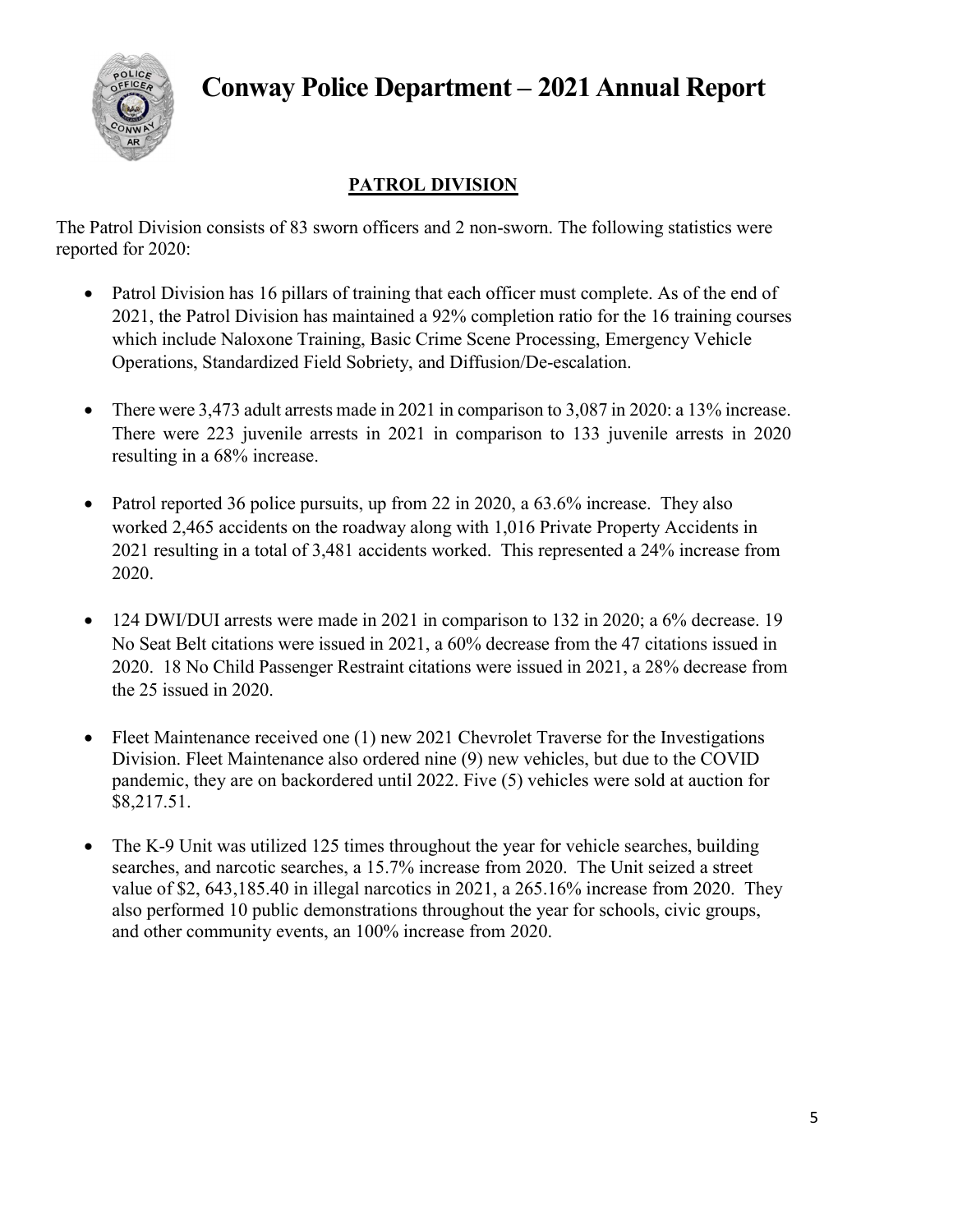

#### Special Weapons and Tactics (SWAT)

SWAT reported being utilized sixteen (16) times during 2021. Nine (9) utilizations were for Narcotic's operations. One (1) utilization was to assist the United States Postal Inspectors and six (6) utilizations were for barricaded subjects. Three (3) of the barricaded subject calls were assisting other agencies (Faulkner County S.O., Perry County S.O., and the U.S. Marshals) outside of the City of Conway. Each SWAT officer averaged 312 training hours and the team accumulated 4,400 hours of training.

#### Crime Suppression Unit (CSU)

Due to the COVID pandemic and officer shortage, the Crime Suppression Unit was suspended in 2021 and officers assigned to the unit were placed in the Patrol Division.

#### INVESTIGATIONS DIVISION

The Conway Police Department Criminal Investigation Division consists of 25 sworn officers and 1 non-sworn who are assigned to Investigations, Narcotics, Narcotic K9. The following CID statistics were reported for 2021:

• Criminal Investigations worked a total of 1,581 cases, a 14% decrease from 2020. Narcotics reported 415 cases opened a 29.18% decrease compared to 2020; \$2,180,131.65 worth of illegal drugs seized, a 16.6% decrease compared to 2020; and 22 search warrants served, a 40.54 decrease compared to 2020.

#### PROGRAMS

#### Health and Wellness Program

The Health and Wellness Program continued development this year. 3 officers were dropped as mentors bringing the total number of mentors down to 25 for the department. 34 officers were mentored during the year, with 26 remaining in the mentor program at this time. Despite the COVID pandemic continuing to limit social gatherings, 2 classes and 5 wellness seminars were hosted by the Wellness Program including a new officer and spouses class developed by program staff to aid new officers and their significant others in acclimating to the changes and stressors of becoming a police officer. The program continues to offer informal internal counseling to officers and staff providing 140 sessions this year. Additionally, the program has continued to develop a wide array of resources for referring officers and staff to address the five core areas of health noted in the program's mission statement.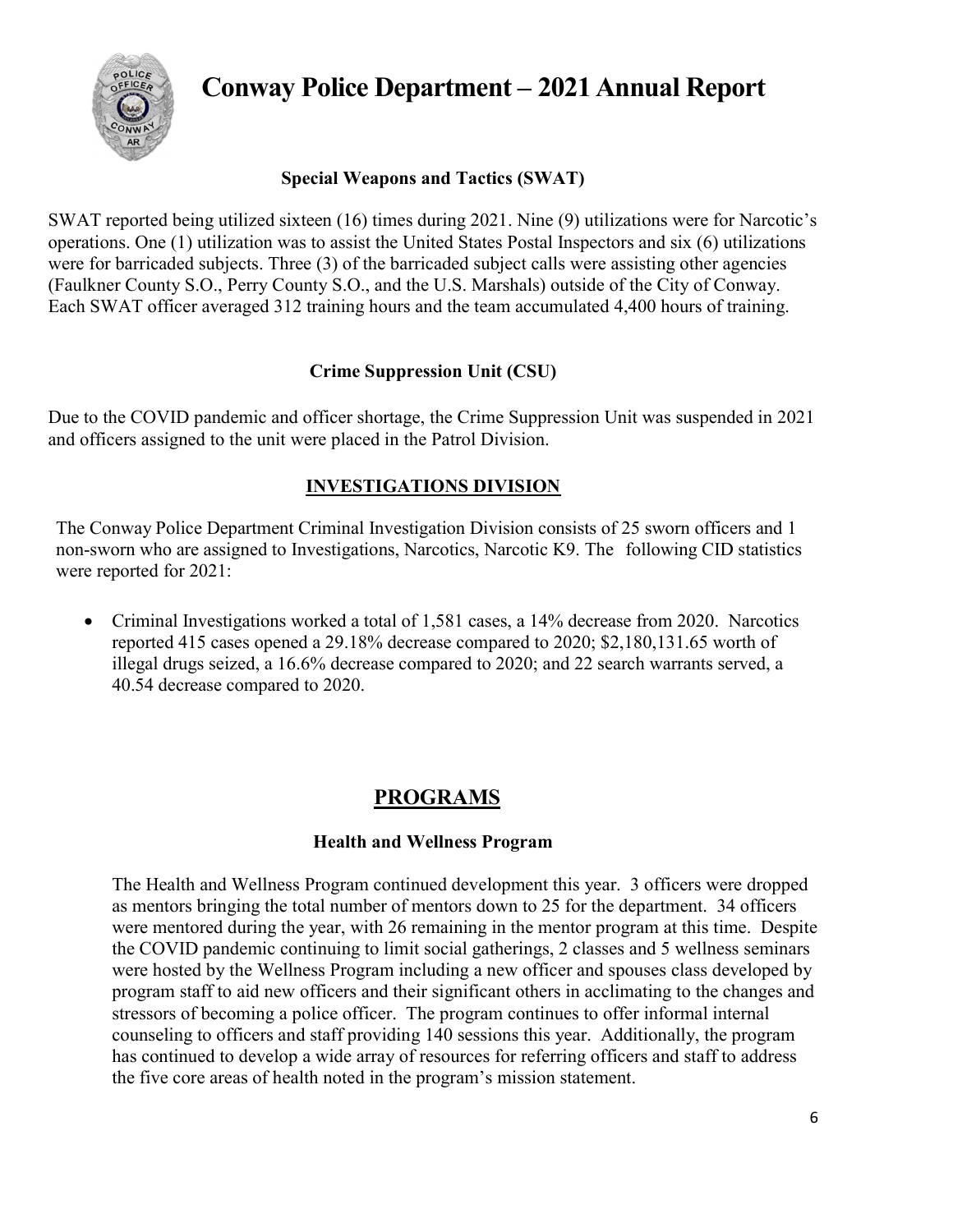As a part of the Wellness Program, a revamping of the Chaplain program began at the end of this year. As of this time, 4 local pastors have volunteered to be a part of this program with the department seeking 2 more. These pastors will attend a specialized training in 2022 for police chaplains and begin working to further the goal of providing CPD staff with all the resources necessary to maintain optimum wellness.

Additionally, this year marked the beginning of the development of our Crisis Intervention Team program. SGT Andrew Johnson was able to attend a train-the-trainer course provided by CIT International and is now conducting 40-hour CIT classes at the department. 9 officers have been through CIT training this year with more classes planned for 2022. SGT Johnson also submitted a grant proposal to the Department of Justice applying for a significant amount of funding to boost this program. CPD was notified at the end of December that we have been selected as one of 36 departments nationwide to receive funding through this grant. The purpose of the CIT program, as well as the grant funding, is to equip officers and the department with tools, training, and education to better serve individuals suffering from mental illness or facing other crises. CPD will be partnering with Counseling Associates and other agencies in our community in further development of the CIT program and implement the grant funding to better serve our community.

#### Drug Take Back Program

Conway Police Department maintains a permanent drop box for citizens to dispose of their unused prescription drugs. In 2021, 834.5 lbs. of prescription medications were collected and disposed of safely through this program.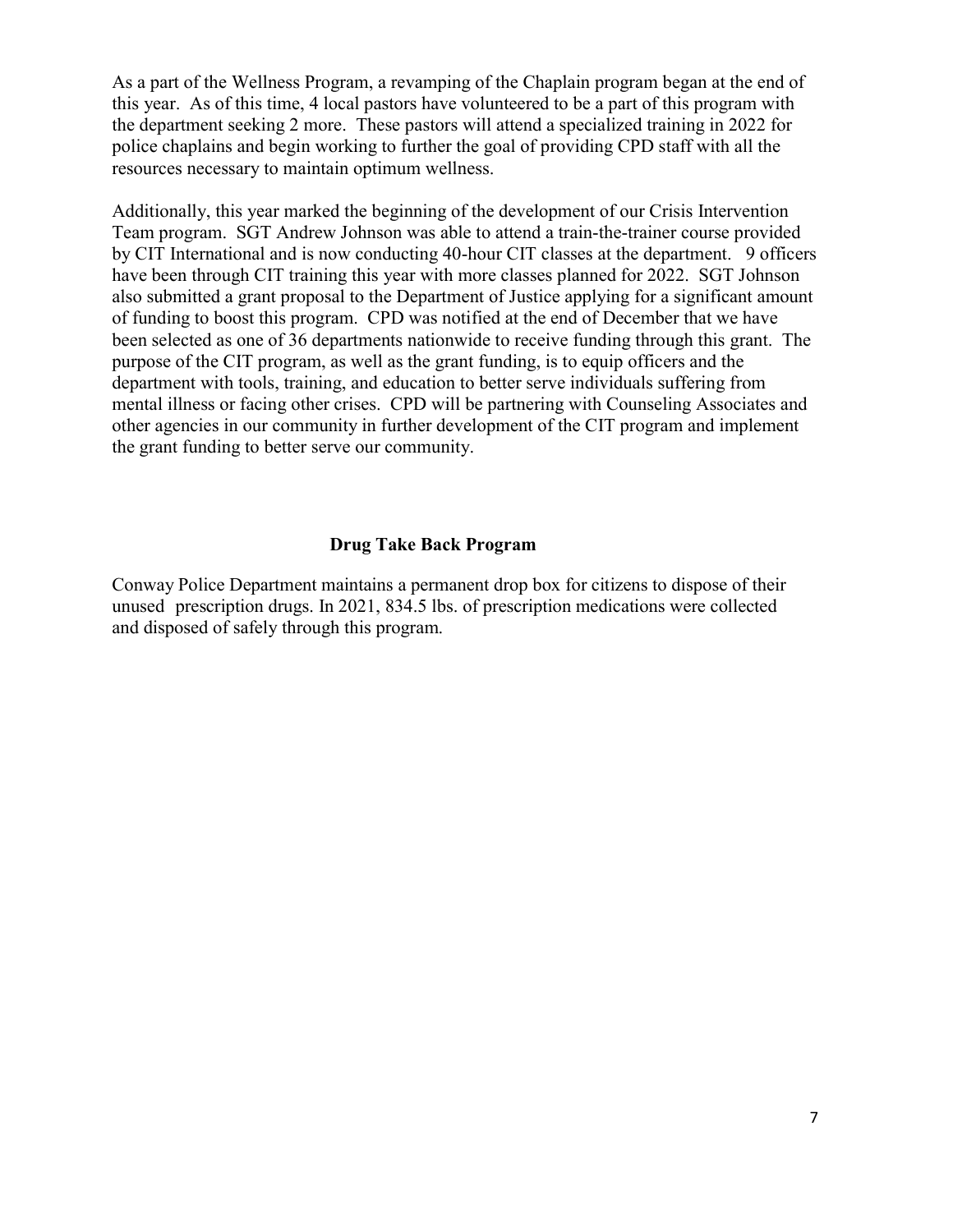

#### SUPPORT DIVISION

The Support Division consists of 15 sworn officers and 9 non-sworn who are assigned to the following sections: Training, School Resource Officers, Warrants, Property and Evidence, Records, and Information Technology. The following Support Division statistics were reported for 2021:

- The Training Unit reported a total of 21,547 hours of training in 2021, a 24.38% increase from 2020. These hours included Basic Police Academy training, K-9, SWAT, and Field Officer Training along with other specialty classes such as Crime Scene Technician, School of Law Enforcement Supervision, Drug Recognition Enforcement Officer, and Instructor Development.
- Warrant Officers totaled 2,274 warrants served in 2021 (4.41% decrease). They also spent 413.25 hours (49.63% Increase) conducting prisoner transports throughout the state with 16,161 total miles driven (45.84% Increase). Warrant Officers spent 117 hours acting as Conway District Court Bailiffs (11.69% decrease), conducted 51 applicants' fingerprints (a 63.5% decrease), and processed 96 recalled warrants (84.1% Decrease). Total number of warrants served by officers in the Conway Police Department was 3,300 warrants (2.93% Increase). Total number of warrants issued in 2021 was 3,928 (5.39% decrease).
- The Network Systems Administrator successfully deployed twelve (12) Surface Laptops (with dock and 2 monitors) for the Criminal Investigation Division (CID) and twelve (12) computers and twenty (20) monitors were deployed to replace older computers throughout the police department. Five (5) cameras were replaced at the police department, and one was replaced at Animal Welfare. Documents in the Criminal Investigations Division, Animal Welfare and Warrants Division were migrated to OneDrive as this will allow to search for documents faster and remove data off our current fileserver as it is at its end of life. The L3 server migrated to new hardware. The old L3 server was at the end of life, and this will ensure continued support for our fleet that records and uploads L3 videos. Four (4) CID interview rooms were migrated to WatchGuard. This will allow body cameras and interview rooms to be on the same platform. There were 234 logged helpdesk requests that were completed.
- Evidence and Property received 2,927 items in 2021, of which 1,088 were transported to the Arkansas State Crime Laboratory for processing. 2,959 items were destroyed per court order and 288 items were processed and released to the owner/other. 367 pounds of prescription drugs were taken in for disposal. In October, 1,535 pounds of illegal drugs and drug paraphernalia were taken to the Clean Harbor Incineration Facility to be incinerated.
- The Records Section processed 9,995 incident reports, 3,481 collision reports (1,016 collision reports processed in RMS and 2,465 reports processed in eCrash), 3,284 citations processed in eCite, and 6,217 warning citations processed in eCite for 2021. Records Section also entered 404 citations issued by the UCA Police Department.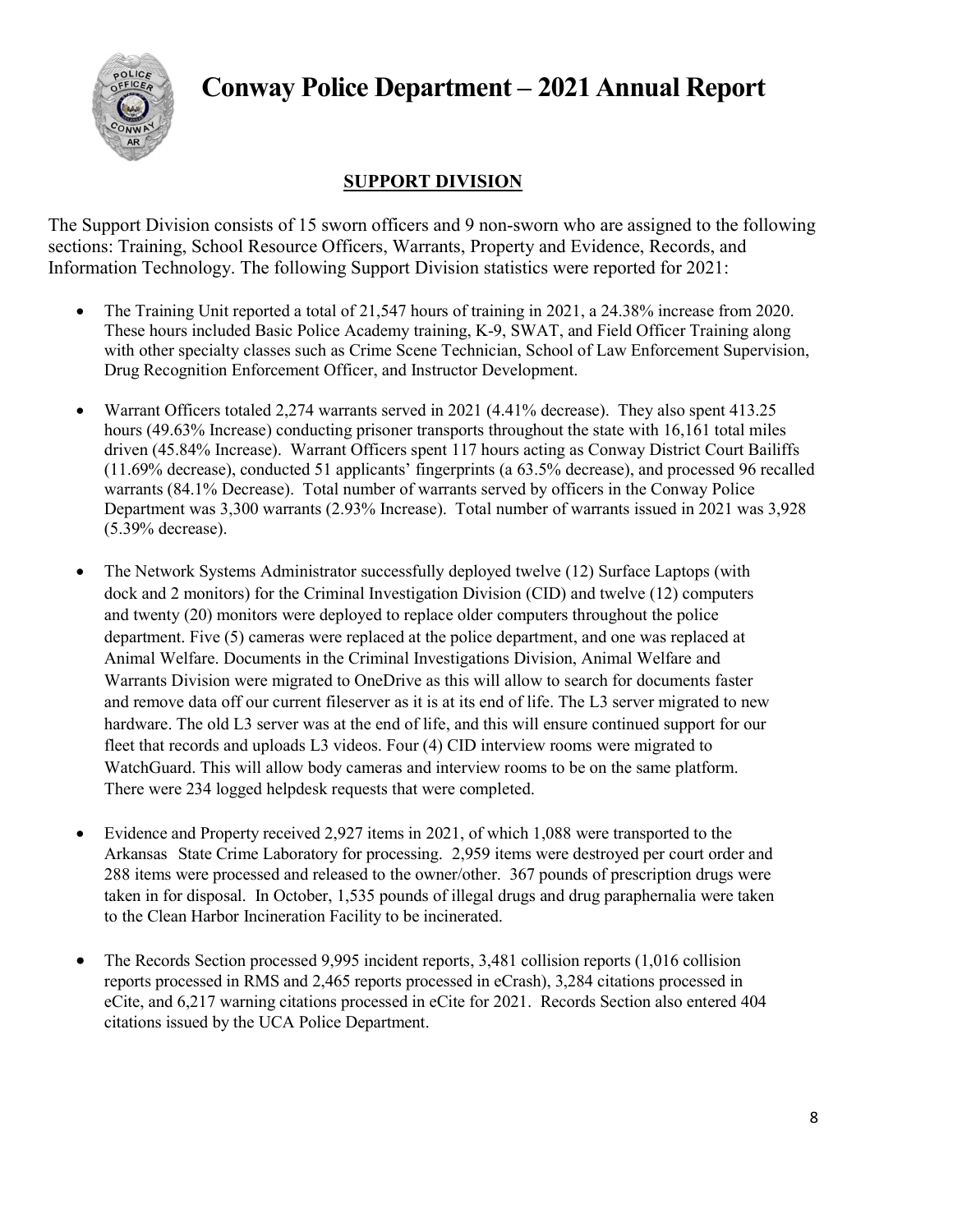

#### CONWAY POLICE DEPARTMENT SWORN TURNOVER RATE 2016-2021

|      |                             | <b>Officer</b>    |                              |
|------|-----------------------------|-------------------|------------------------------|
| Year | <b>Auth. Sworn Officers</b> | <b>Departures</b> | <b>Officer Turnover Rate</b> |
| 2015 | 117                         | 13                | 12%                          |
| 2016 | 127                         | 11                | 9%                           |
| 2017 | 127                         | 10                | 8%                           |
| 2018 | 127                         | 16                | 13%                          |
| 2019 | 127                         | 11                | 9%                           |
| 2020 | 127                         | 21                | 16.5%                        |
| 2021 | 127                         | 17                | 13.3%                        |

#### CONWAY COMMUNICATIONS CENTER TURNOVER RATE 2016-2021

| Year | <b>Auth. Sworn Dispatchers</b> | <b>Departures</b> | <b>Dispatch Turnover Rate</b> |
|------|--------------------------------|-------------------|-------------------------------|
| 2016 | 22                             |                   | 50%                           |
| 2017 | 22                             |                   | 32%                           |
| 2018 | 22                             |                   | 27%                           |
| 2019 | 22                             |                   | 27%                           |
| 2020 | 22                             | O                 | 43%                           |
| 2021 |                                |                   | 77%                           |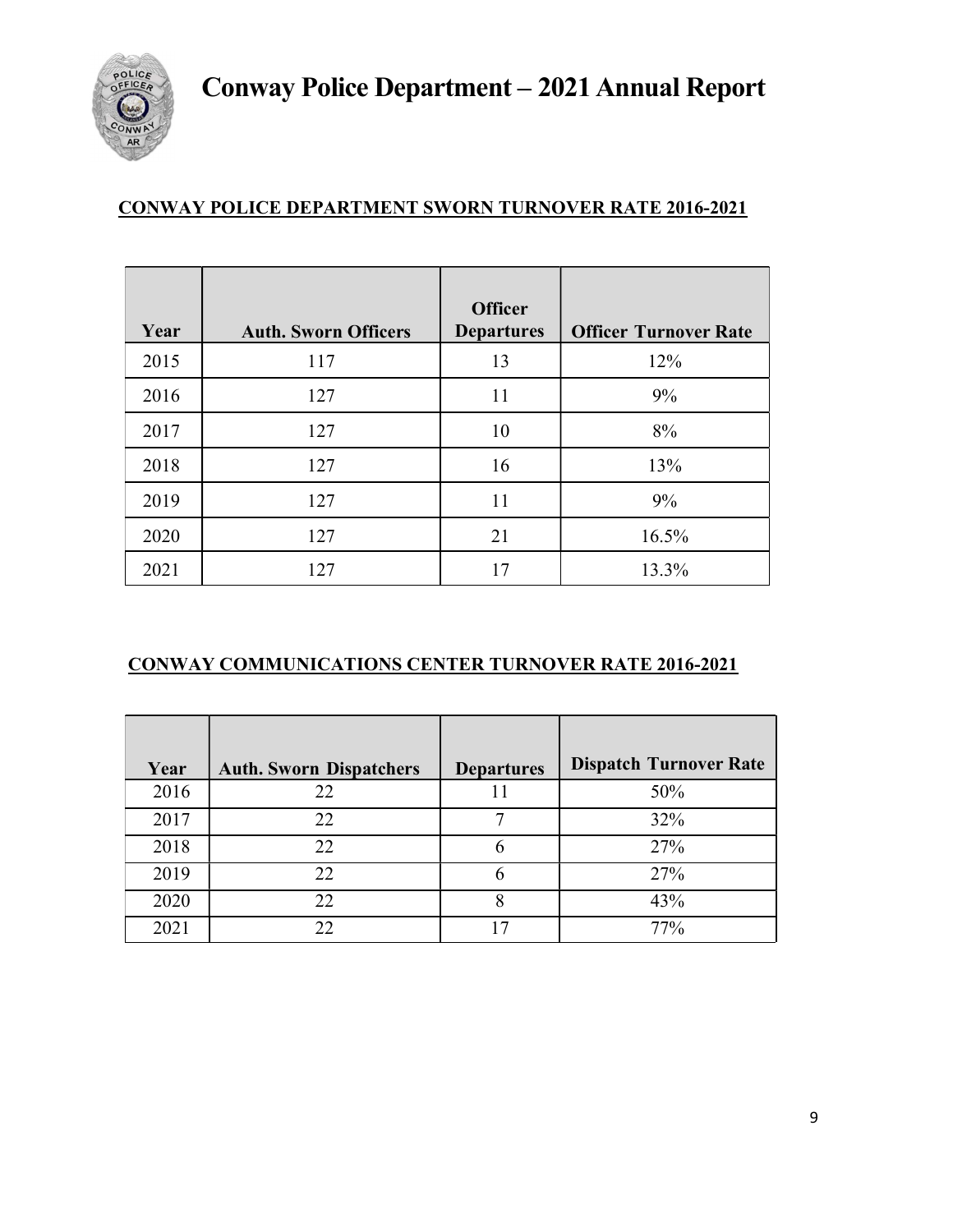

#### SWORN MANPOWER DISTRIBUTION BY RACE-GENDER-RANK

|              | <b>Chief</b> | <b>Major</b> | Lieutenant | Sergeant | <b>Officer</b> | <b>Total</b> | Percentage |
|--------------|--------------|--------------|------------|----------|----------------|--------------|------------|
| <b>WM</b>    | 1            | 4            | 9          | 10       | 67             | 91           | 71.65%     |
| WF           |              |              |            | 3        | 14             | 17           | 13.39%     |
| BM           |              |              | 1          |          | 9              | 10           | 7.87%      |
| BF           |              |              |            |          |                | 0            | 0.00%      |
| <b>NAM</b>   |              |              |            |          |                | 1            | 0.79%      |
| <b>NAF</b>   |              |              |            |          |                | 0            | 0.00%      |
| HM           |              |              |            |          | 3              | 3            | 2.36%      |
| HF           |              |              |            |          | 1              | 1            | 0.79%      |
| Vacant       |              |              |            |          | 3              | 4            | 3.15%      |
| <b>TOTAL</b> | 1            | 4            | 10         | 14       | 98             | 127          | 100%       |

#### NON-SWORN MANPOWER DISTRIBUTION POLICE, ANIMAL WELFARE, CEOC

|              | <b>FT</b> | <b>PT</b>      | <b>Total</b> | Percentage |
|--------------|-----------|----------------|--------------|------------|
| <b>WM</b>    | 12        |                | 12           | 24.49%     |
| WF           | 25        | 2              | 27           | 55.10%     |
| <b>BM</b>    |           |                |              | 2.04%      |
| <b>BF</b>    | 5         |                | 5            | 10.20%     |
| <b>NAM</b>   |           |                |              |            |
| <b>NAF</b>   |           |                |              |            |
| HM           |           |                |              |            |
| HF           |           |                |              | 2%         |
| Vacant       | 3         |                | 3            | 6%         |
| <b>TOTAL</b> | 47        | $\mathfrak{D}$ | 49           | 100%       |